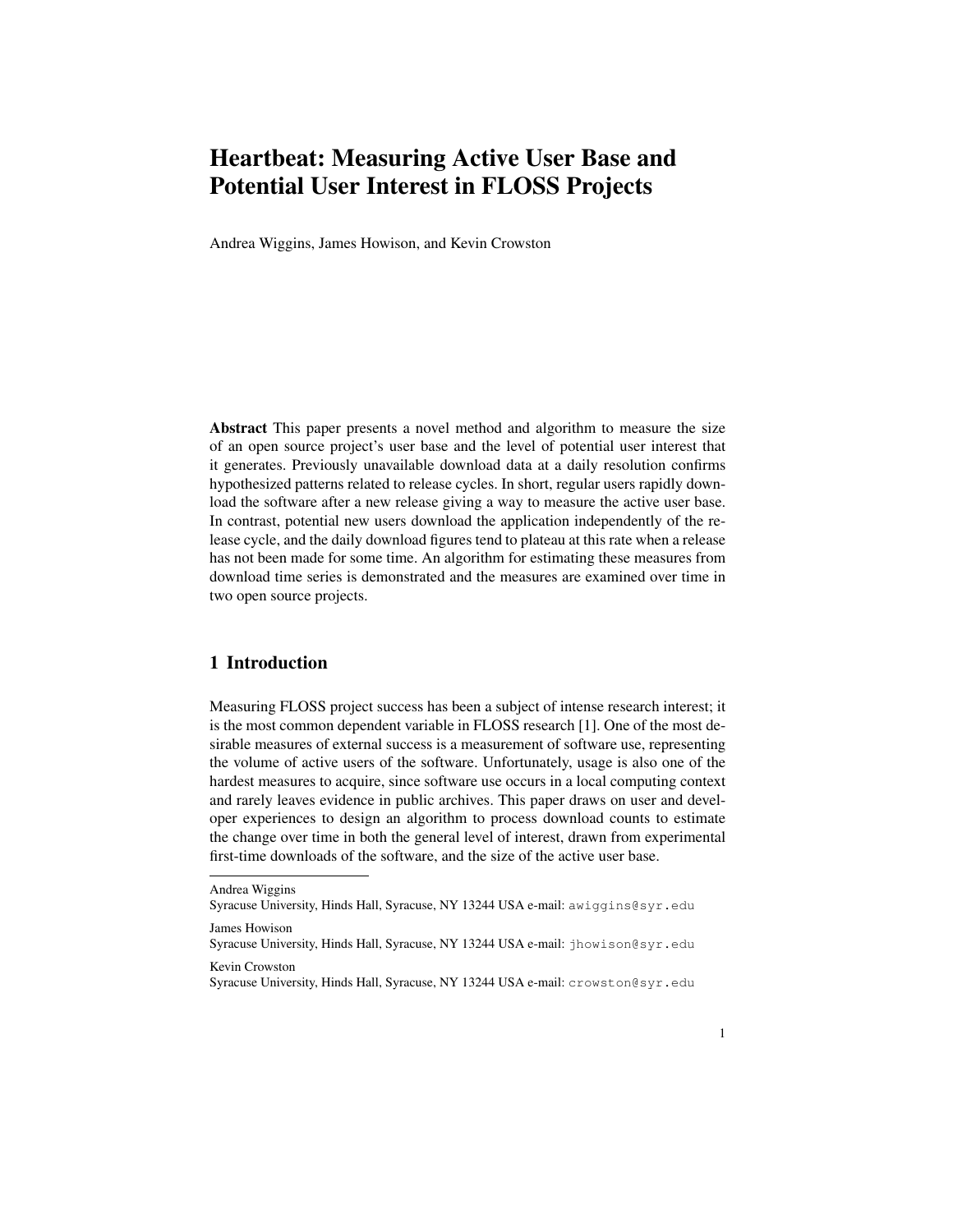#### 2 Measuring Software Use

Software use is a component of all software success frameworks [3, 6], including those which focus specifically on the FLOSS environment, as discussed in detail in recent review articles [5, 2]. Unfortunately, usage is very difficult to measure in the FLOSS context. There are two basic techniques that are commonly suggested: surveys of users and analysis of public archives.

Surveys of users would perhaps provide the best data because it would be possible to ask which applications were tried, which were selected for regular use (and why) as well as measuring frequency of use. Surveying users of FLOSS projects poses significant challenges, however, because of the lack of an available sampling frame and the large number of FLOSS projects for which comparative information would be desired. As well, responses to such a survey would be affected by limitations of user recall. Automatic surveys are a possible source for these data, and there are limited efforts to conduct automatic measurement by installing agents on user's computers which report usage statistics. For example, the "Debian Popularity Contest" project<sup>1</sup> reports usage in this fashion for packages on the Debian (and Ubuntu) Linux distributions: users opt-in to install a special reporting package which provides the project with aggregated and anonymized statistics regarding packages installed and packages actually used. Assuming there is little systematic bias amongst those that choose to install the reporting package, the data is excellent, but it remains limited to Linux users and measures usage at the Debian package level, rather than the individual project level. Individual FLOSS projects sometimes gauge usage through software agents installed in the application or through automated crash reporting software, although the practice is somewhat controversial and the data rarely available to researchers.

The second technique is to analyze online evidence of application use. This is relatively easy for applications that regularly connect to the web. For example, the Netcraft league tables measure the "market share" of various web servers by using spiders that crawl websites and headers set by the products. Other groups provide data on web browser usage, based on the evidence from the user agent strings logged at different websites. These techniques are also feasible for applications delivered as web services. Unfortunately, most FLOSS applications are still used in a local context where application usage does not leave evidence in public archives, making these approach inapplicable.

Because of the lack of direct measures of use, many researchers turn to other available data that serves as a proxy for usage. Download counts are the most commonly used success measure, and are often argued to be a viable proxy for software use and an analogy to market share. The choice of downloads as a proxy for usage rests on the fact that obtaining software is antecedent to using it, and in the FLOSS world the most common method for obtaining software is downloading it, often from a project forge site, which leaves evidence in public archives that is readily

<sup>1</sup> http://popcon.debian.org/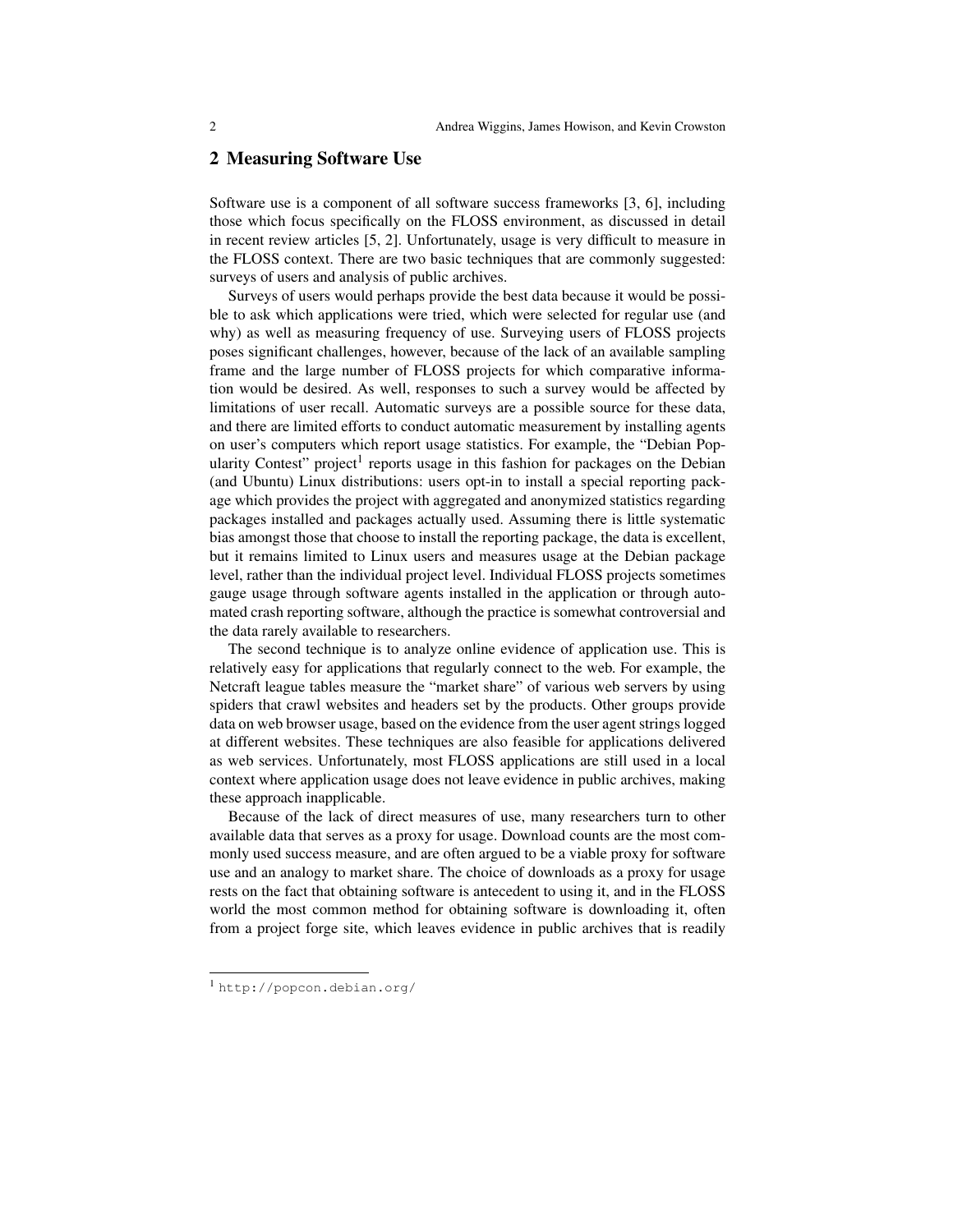available to researchers. However, there are numerous problems with this interpretation.

First, downloads tell us relatively little about the size or growth of an active user base because the measure can not address how many downloads convert into actual use of the software. Download counts may be an inflated measure of usage due to a process of experimentation, whereby the application is downloaded but rapidly discarded as unusable. Second, it is problematic to assume that a single data source such as a count of downloads tells the full story, since software is distributed through multiple channels (physical media, Linux distributions, etc). This limitation means that downloads will misrepresent more mature projects that are most likely to be part of a default installation.

Finally, a further confound, particularly for the common use of aggregate lifetime download figures, is that FLOSS projects release updated versions of their software relatively frequently and downloads of these new releases by current users will inflate the total download counts. More problematic though, projects release at different rates. A project making more frequent releases may have more downloads, even though the actual number of regular users may not be significantly different from a project that makes fewer releases and therefore has fewer downloads. Again, mature projects suffer in these comparisons because they typically make fewer releases, even though they might have a very satisfied user base.

The remainder of this paper uses contextualized knowledge of patterns of use and downloads to design an algorithm to process download measure over time to remove some of these confounds. The result is a more nuanced and useful understanding of download figures and measures of both regular users, experimentation rates and the conversion between them.

#### 3 Hypothesis development

In this section, we draw on personal experience to develop a set of hypothesis about download behaviour and its relation to software use. The authors are all regular users of many FLOSS applications but as a basis for theorizing, we consider two in particular, BibDesk and Skim-app, as one of the authors has participated as a developer in these two projects for several years. BibDesk is a reference manager for BibTeX, while Skim-app is a PDF reader and annotator optimized for academic papers. Both applications run exclusively on the Mac OS X platform and are almost exclusively distributed through regular downloads from their Sourceforge sites<sup>2</sup>.

In considering these projects, we made two important observations regarding the relationship between downloads and software use. First, the software was initially obtained by the authors while exploring alternative reference managers. The initial

<sup>2</sup> We say 'almost' because both applications are sometimes included in packaged distributions for scientists, such as MacTeX. These distributions almost always lag behind the current versions, however, and observation on the mailing lists shows that they are not a large source of users for the applications.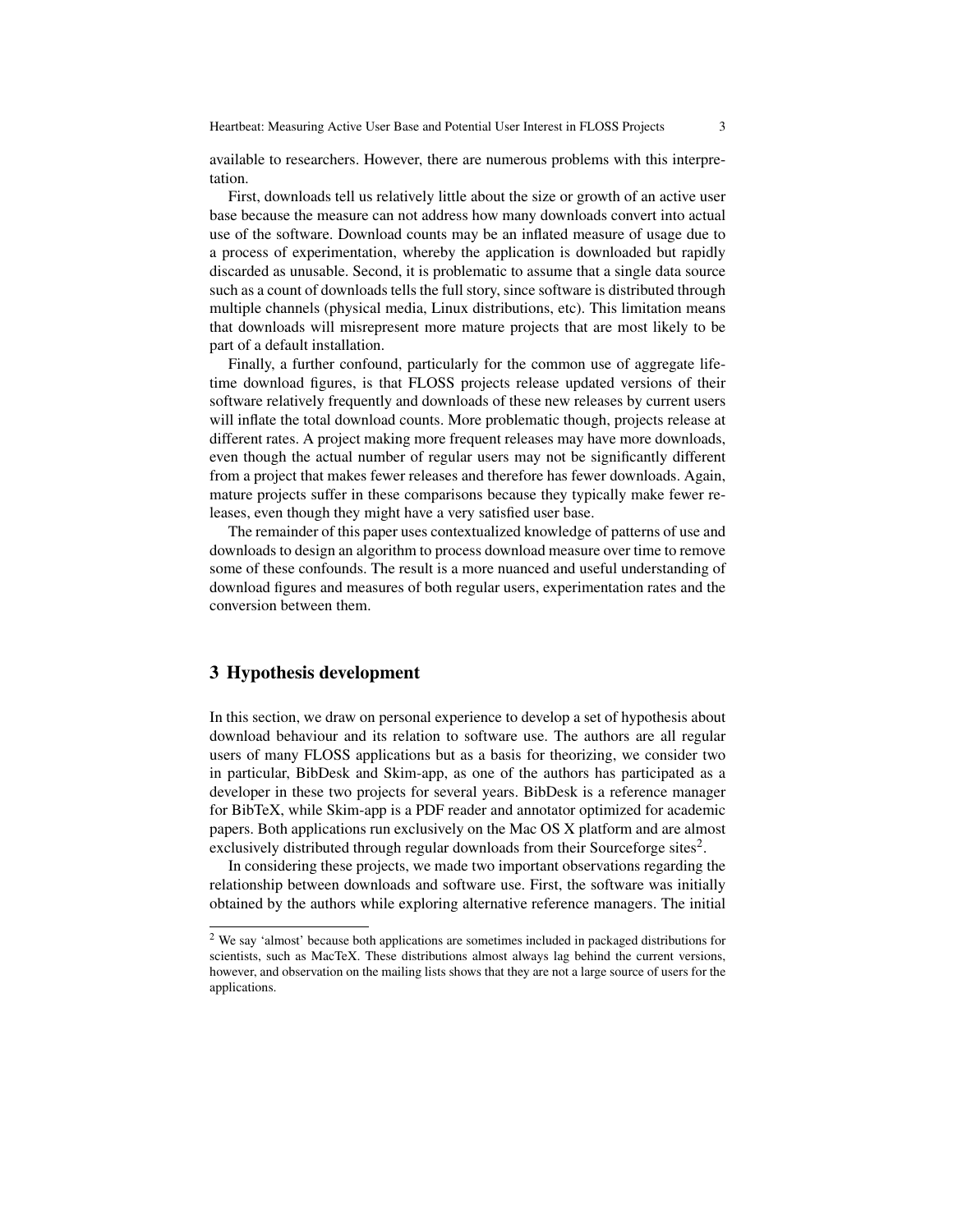download was driven by the private work cycles of the potential users, but once adopted, the application is used regularly, usually daily.

Second, these projects are both active and periodically release new versions that both fix bugs and extend features. Releases vary in their frequency, sometimes coming 'often and early', sometimes at a slower pace, depending on the development activity of the project team, although rarely with longer than a few months between releases. Both projects also release more than one package each. In addition to the BibDesk package, the BibDesk project provides an Input Manager for LaTeX programs, and Skim-app makes available a library for extending the use of user annotations. In both cases, however, the primary package is several orders of magnitude more popular than the secondary packages.

When projects make a new release, users are informed through two methods. The first is an announcement through the project's mailing lists, including the "ANN" (for announcement) lists which are specifically intended for this purpose. The second, a more recent addition, is through a "nag" screen in the software itself, which checks for new versions at specified intervals. For these applications, users may be motivated to download new versions relatively quickly. This is in part because the software is improving in desirable ways, but it is also driven by the fact that user support responses usually begin by insisting that the user first update to the most recent version. This practice is common in FLOSS projects, since the latest version has often fixed the issue in question. In our experience we have usually updated the application within days of a new release, and almost always with a matter of weeks, noting that at the individual level, these patterns are still affected by private work cycles.

These common experiences suggest a number of hypotheses regarding the relationship between releases and download counts. First, we expect there to be a relatively constant level of downloads that is effectively independent of new releases, as potential new users are driven by their own work cycles to try the software. Second, regular users will respond relatively quickly to new releases, causing significant increases in downloads during the days just following a new release. If a project is successfully converting experimenters into users, the response to releases will increase over time. Assuming the application does not achieve market saturation, the experimentation rate will remain constant or potentially increase over time if the application receives good publicity or word of mouth.

Figure 1 shows an idealized depiction of the trends expected in the downloads. The grey area shows the experimentation rate, depicted as basically regular but growing over time, perhaps as the result of increased publicity, or word of mouth. The white area under the curve shows the size of the installed base that regularly updates the software, which is also depicted as growing over time in an idealized successful project.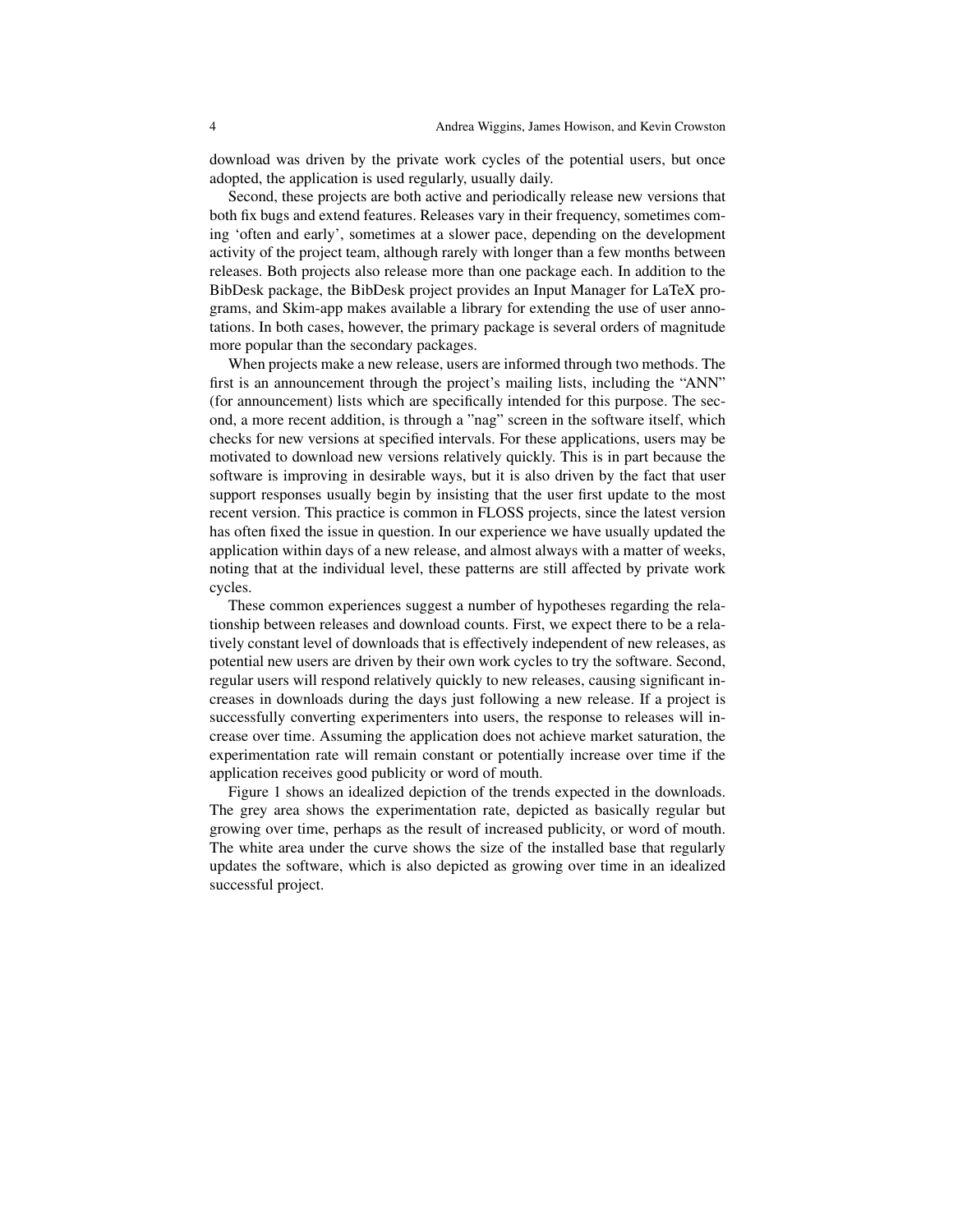

Fig. 1 An idealized depiction of download and release trends. The grey area is potential user downloads, the white area under the curve is the active user base.

## 4 Data

The hypotheses proposed above can be validated using package release and download data from Sourceforge. These data are readily available on the Sourceforge site, but historical data on downloads is only available in monthly aggregates. Our hypotheses require daily data, however, which at any given time is only available for the past 60 days.

In order to build the daily time series data required for analyses like this one, the FLOSS mole project  $[4]^3$  has been spidering and storing the 60-day historical data as an aggregate measure for all packages of a project, and has accumulated daily download data covering approximately three years. Release data are available from the Notre Dame Sourceforge Research Archive (SRDA<sup>4</sup>) and release lists are available for each package produced by a project.

# 5 Descriptive Results

Figure 2 shows a daily time-series of BibDesk downloads plotted against releases of the primary package. There are four characteristics that are immediately apparent:

- 1. Pronounced download spikes following new releases,
- 2. Cyclic weekly effect causing regular saw-like patterns,
- 3. Relatively flat downloads in periods without new releases, and
- 4. Growth over time in both the post-release spikes and the flat periods.

<sup>3</sup> http://ossmole.sf.net

<sup>4</sup> http://zerlot.cse.nd.edu/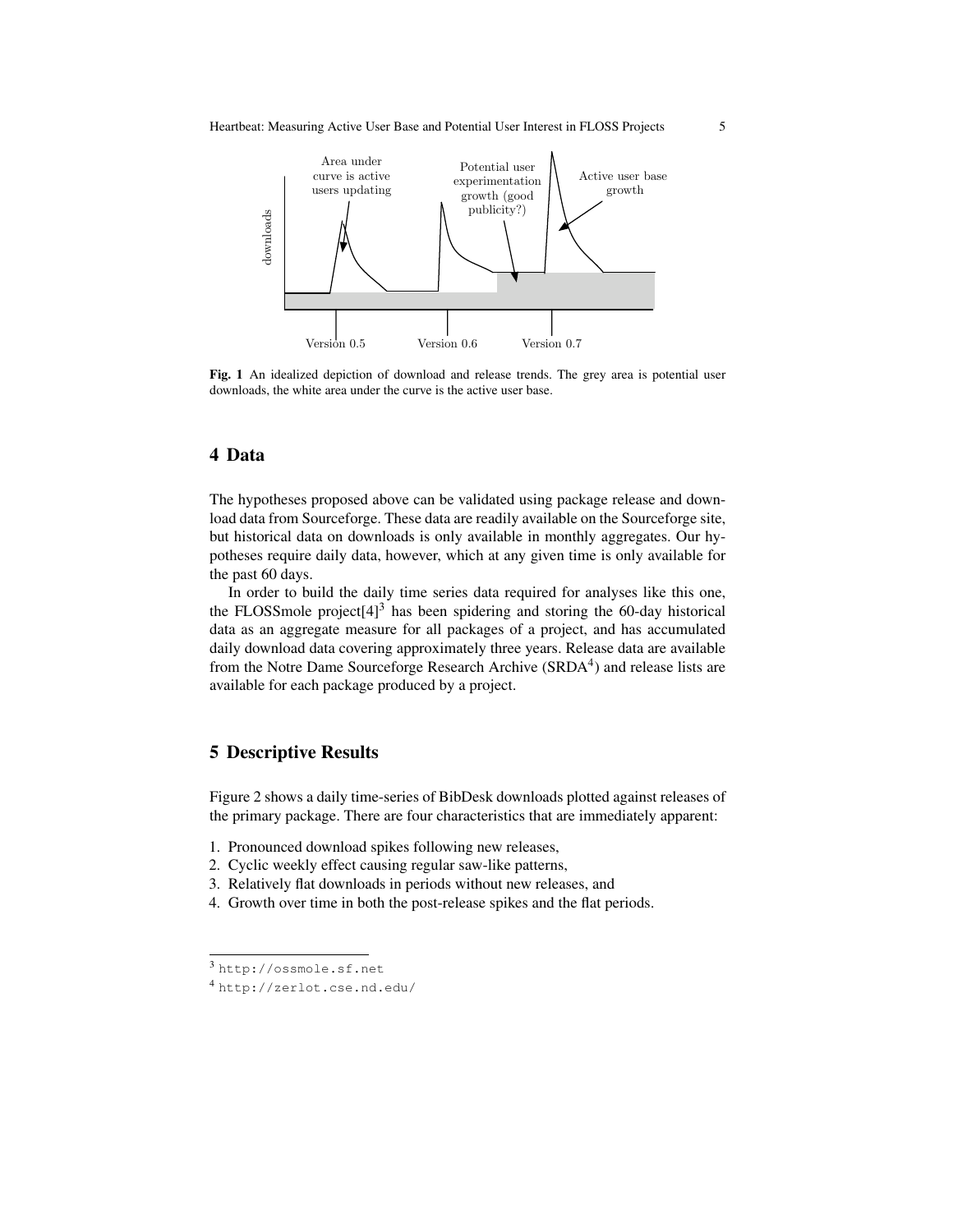

Fig. 2 A daily downloads time-series for Bibdesk. Release dates for the primary package are marked with vertical lines.

The first notable pattern is a pronounced spike in downloads of several orders of magnitude, clearly associated with new releases of the software, as hypothesized. These appear to fall off predictably, assuming another release is not made within a short period of time. The pattern of decay appears to be near-exponential, with the bulk of downloads occurring within a matter of days, and the effect decaying completely within a week or two. When the releases are clustered in quick succession, the second release appears to restart the pattern.

The second pattern is a weekly cycle that generates a saw-like effect where downloads rise and fall within a relatively small amplitude. This effect is independent of releases, as demonstrated by release decay curves which also feature these saw-like patterns. Closer inspection of the data reveals that download rates fall while Sunday works its way around the planet, creating a lull in activity of approximately 48 absolute hours centered on Sunday evening GMT. This "Sabbath Effect" is so powerful that releases made during this lull appear to have slightly delayed spikes.

The third pattern we observed is the suppression of download rates when a release has not been made for some time, creating a plateau effect. Download rates in such periods show little change and are relatively flat, especially if the cyclic weekly effect is smoothed, e.g., by taking a moving average. A good example is the period near January 2007 and July 2007.

The fourth observation is that over longer periods of time, the absolute size of both the release spikes and the flat periods are subject to change, rising and falling dynamically. Overall, however, both the size of post-release spikes and the plateaus appear to grow in magnitude.

These patterns appear to confirm the hypotheses developed through participation in the BibDesk project. The combination of post-release spike-and-decay pattern, together with the flat downloads when no release has been made for some time, appears to be best explained through the understandings developed above. This spike represents regular, active users of the software updating their installed copies, with the decay showing that not all users update immediately, but that most do within a week or two. The flattening of the download series during the lull between re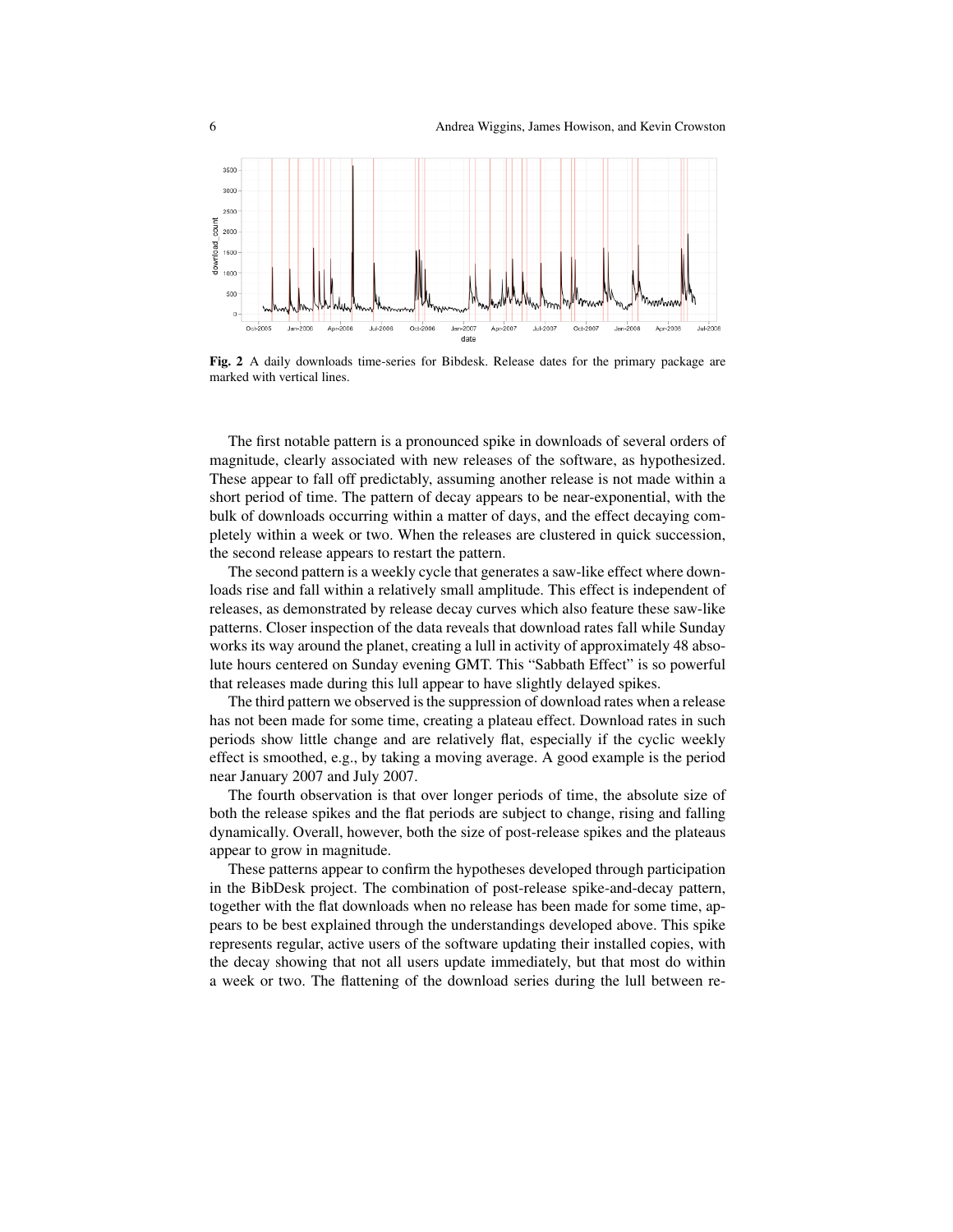leases also supports this interpretation, and the levels at which the series flattens provide a theoretical baseline experimentation rate of first-time downloaders, which is hypothesized to be relatively independent of effects from releases.

Growth over time in both the spike-and-decay pattern suggests that BibDesk is successful at converting some of the experimenters into regular users, who then update the software after new releases, leading to progressively larger post-release download response. The strong growth in the average daily download rate during flat periods seems to indicate that the project is enjoying an increasing experimentation rate, which may relate to the rapid growth of the Mac OS X operating system during this period of time.



Fig. 3 Skim-app downloads and releases. Note that Skim-app project began only in early 2007, so the time-period represented here is shorter than BibDesk.

Figure 3 confirms that similar patterns are present in the Skim-app project. The Skim-app project was recently founded in early 2007, so the time period represented in this figure is much shorter than that for BibDesk, and the shorter time period makes the weekly download cycle pattern more apparent. Missing data for July 2008 is also clearly visible in an abnormally straight line segment, which is a result of Sourceforge's difficulties with their statistics server combined with the order in which FLOSSmole spiders the pages. Compared to BibDesk, Skim-app also shows a more rapid release cycle, which often seems to abbreviate the full decay of the release effect. Overall, the project appears to show growth in both the release effect and the average download rates during the flat periods, although these trends are less apparent than with BibDesk.

Finally, it should be noted that both projects show spikes that appear to be larger than the usual weekday cycle effects, but are not directly caused by a release. In Skim-app, one of these anomalous spikes can be seen just prior to July 2007, and in BibDesk two instances are observed just prior to April 2006 and again in April 2007. We expect, but have not confirmed, that these are caused by one-time publicity events (e.g., being favorably reviewed in a blog), temporarily driving up the number of downloads to a rate that varies significantly from the usual experimentation rate.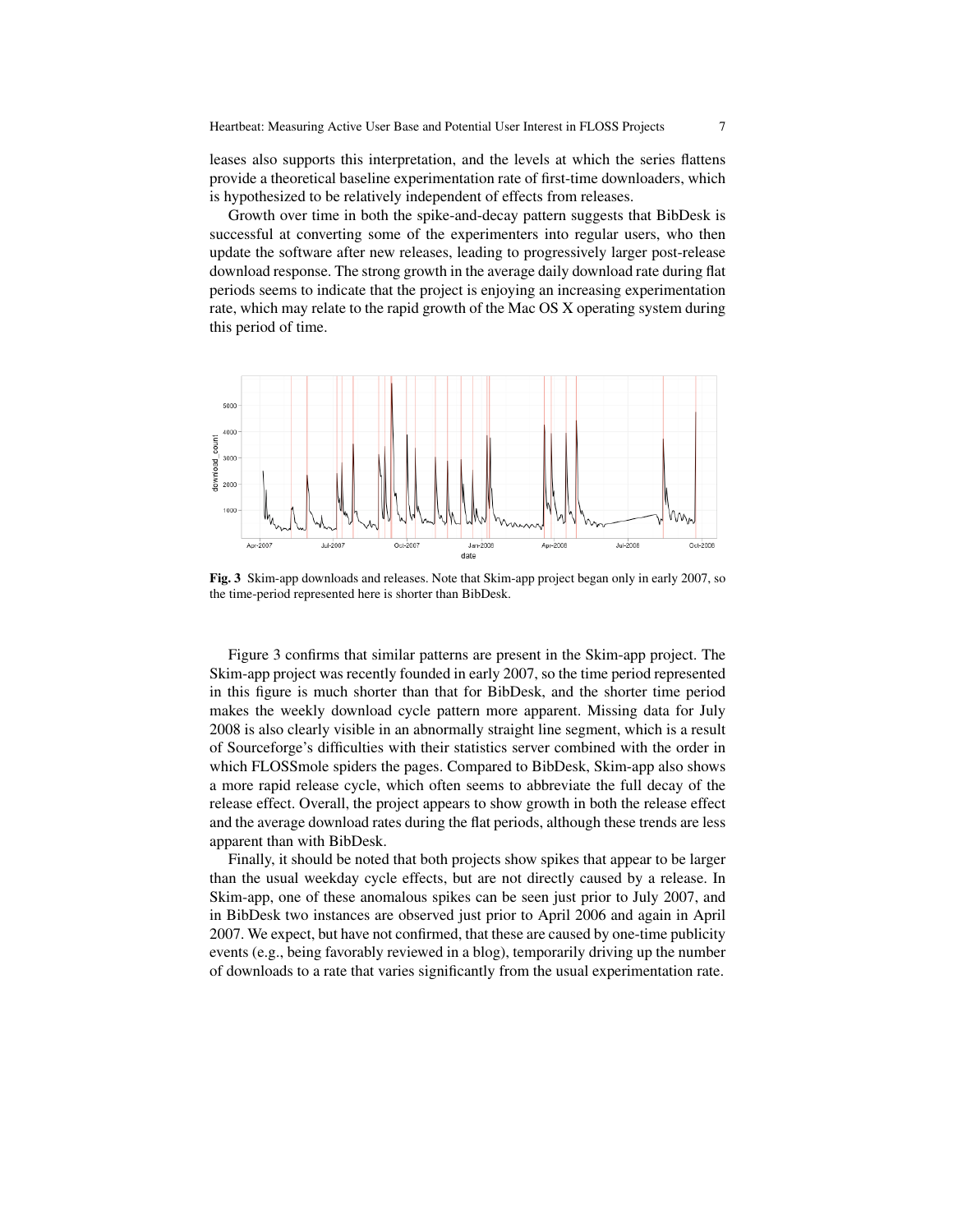#### 6 Quantifying the user base

Using the model developed above of the patterns observed in time series of daily downloads, we are able to go further and quantify the size, over time, of both the installed base and the experimentation rate. These measures can ultimately be used together to estimate the rate at which these projects convert potential users to actual users. The resulting algorithm for determining the estimated active user base for a FLOSS project is simple to describe, but somewhat more complex to evaluate. We used a scientific workflow analysis tool to automate the process of retrieving data from two repositories, FLOSSmole and SRDA, and then plot releases and downloads together, confirming through inspection that the release-based triggering of user downloads is occurring and that it is therefore appropriate to utilize the user base estimate. A separate workflow calculates the required metrics to produce the measures and display trends as values in a time series plot.

The calculation of the two measures, experimentation rate and user base, requires daily download data for two time periods of equal length, centered around the sampled release. We only sampled releases where there were no other releases made during this entire time window, as we observed that such releases interfered with the decay of download rates to their normal experimentation levels. Unfortunately, this reduces the number of usable data points for each project, but it improves the validity of the results. We had to select the length of the period before and after the release for calculating the measures; we optimized our selection by comparing results for one week and two week periods, and found the single week period to provide the most consistent results.

We therefore considered the week prior to the release date as the baseline level of user interest; the daily download rates are averaged for these 7 days to generate a daily baseline measure. The daily downloads for the week after the release, starting at the release date, provide the data to estimate the active user base. We summed the daily downloads over these 7 days, and then subtracted the sum of downloads over the baseline period to eliminate the effect of normal daily experimental downloads, which continue regardless of the release.

This algorithm is applied to each selected release, allowing us to track changes over time in both the baseline level of user interest in the software, and in active user base. We express the function as follows: for a release date *R*, the mean  $\mu_d$ of daily downloads *d* over [*R*−8,*R*−1], provides the baseline daily download rate. The active user base is then estimated by taking the sum of daily downloads after the release and subtracting the daily downloads prior to the release:

$$
\sum_{d_R}^{d_{R+6}}d-\mu_d
$$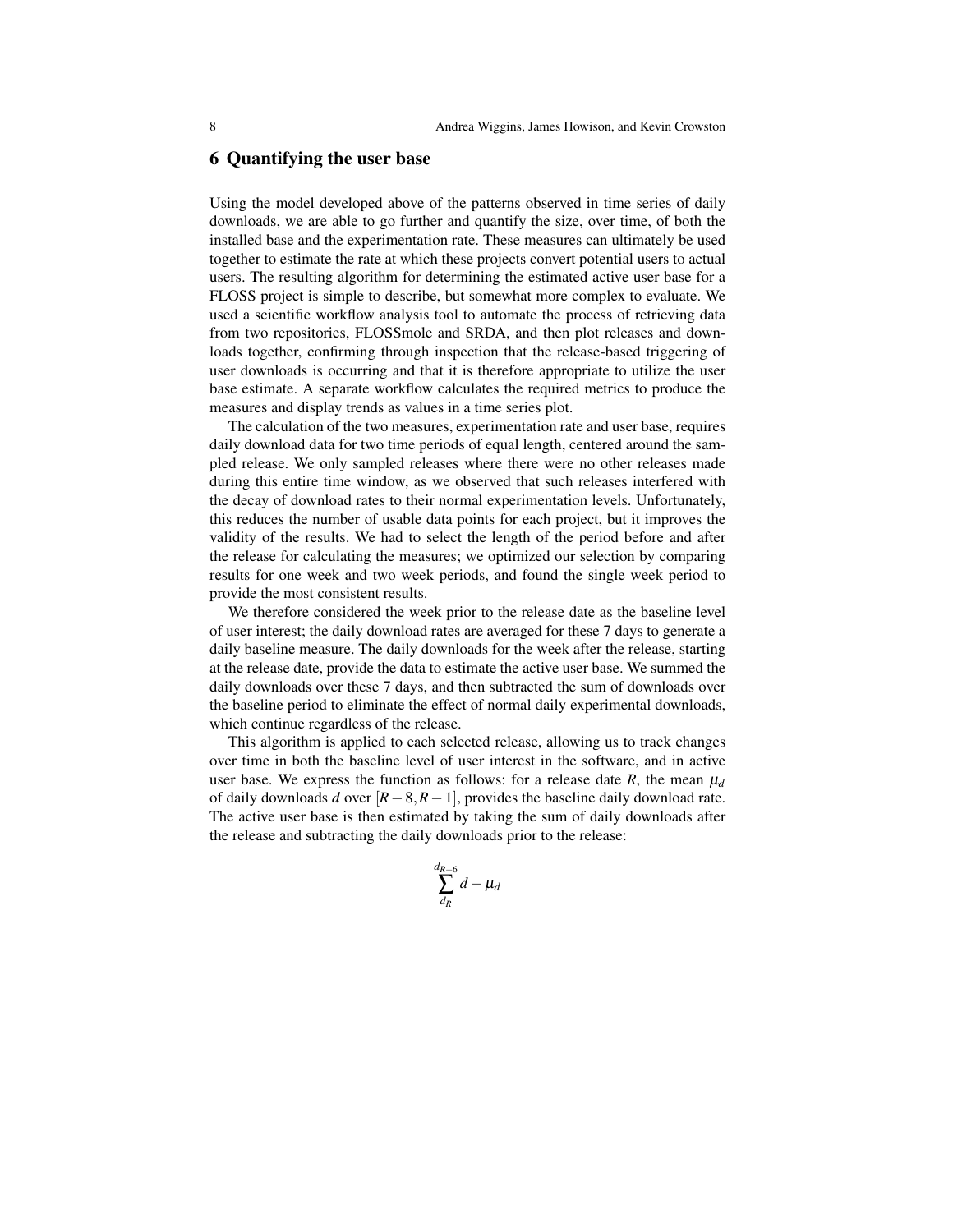#### 7 Numerical Results

This analysis workflow results in two time series, one for each measure, as shown in Figure 4, for BibDesk, and Figure 5, for Skim-app. The results shown here use a 7 day period for calculating the figures. The baseline rate (the bottom dotted line) is a daily figure, while the user base (the upper solid line) is an estimate of total number of users that update regularly.

The baseline experimentation rate for both projects seems to be quite consistent, with a trend towards growth recently in Skim-app. The mean daily rate for BibDesk is 121 downloads, while for Skim the mean is 480. This makes sense because Bib-Desk has a smaller potential market than Skim-app, since it is of limited use outside of BiBTeX users, while Skim-app is useful to anyone working with PDFs.

In contrast, the calculation for installed base (the upper solid lines in Figures 4 and 5) displays substantial variance, particular with Skim-app. This result suggests that our algorithm is not completely successful in removing noise, since the installed base would not be expected to change so radically in a short period. Further smoothing of these data might provide more usable results. Nonetheless the overall patterns and sizes appear to be reasonable. The higher experimentation rate of Skim-app, combined with an overall growing active user base suggests that Skimapp is set for faster growth than BibDesk. BibDesk may in fact be experiencing declining numbers of active users, perhaps as a result of competition from other reference managers, such as Zotero, which are better suited to non-LaTeX document preparation.



Fig. 4 BibDesk: Measures of regular updaters (user\_base) and potential users (baseline)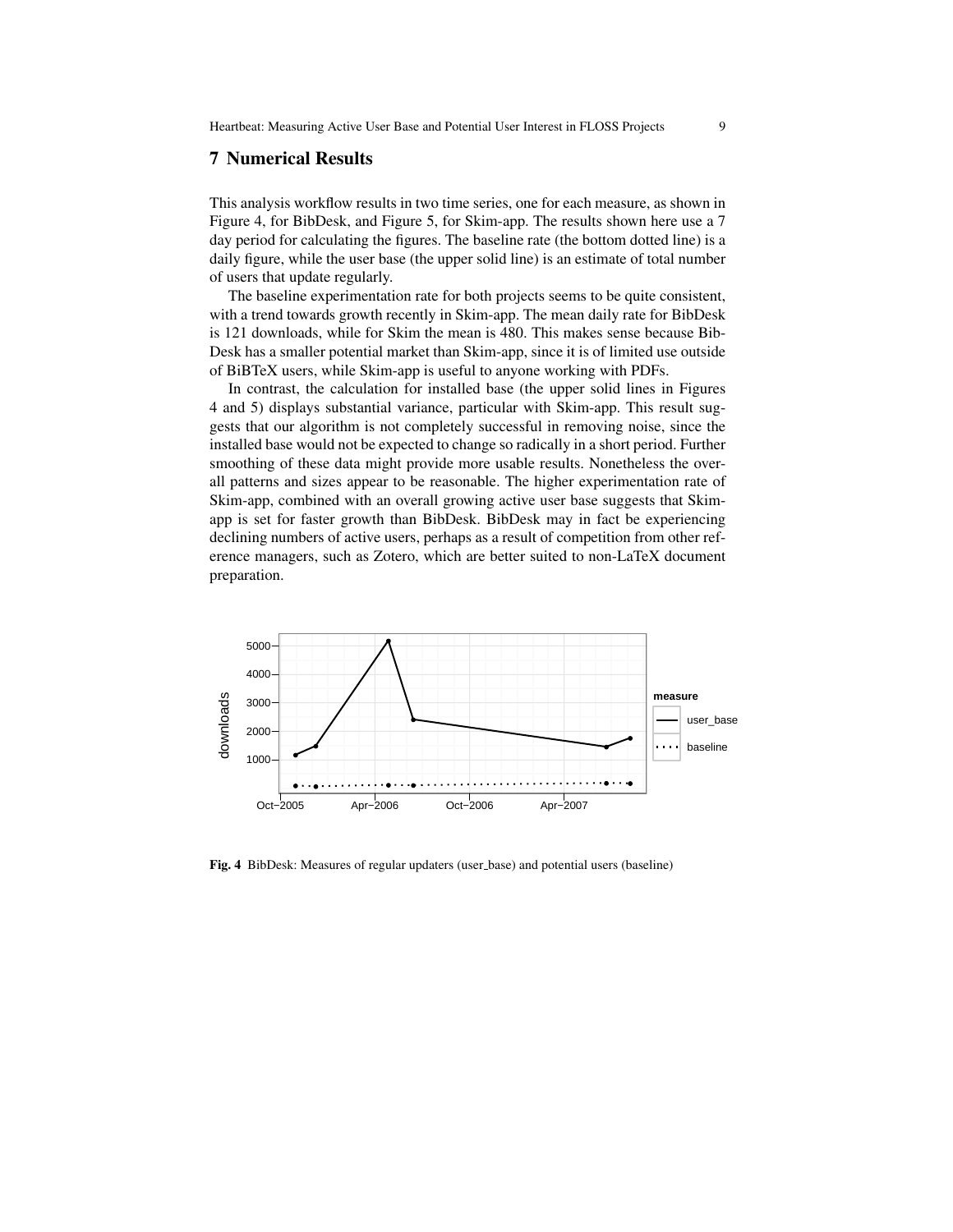## 8 Discussion

The measures and analysis developed in this paper are a promising improvement in measurement of software use for FLOSS software. The measures have substantial face validity over raw download figures, which is increased by the authors' direct experiences with the projects. Nonetheless, the measures are subject to some serious limitations.

The first set of limitations is the reliance on download data as a basis for the measure. While readily available, downloads figures are known to be problematic for a number of reasons [1]. First, the data sources may be unreliable. Sourceforge, for example, has had persistent issues with their statistics server, and has periodically revised their historical figures. In addition, variations in counting mechanisms make it inadvisable to draw comparisons across different project forges. Finally, because the currently available downloads figures are at the project level rather than the package level, our approach will work only when the project has an unambiguous primary package that accounts for a very substantial portion of the downloads. Projects having multiple packages with similar levels of download popularity would certainly confound the method.

A second limitation is in the calibration of the durations used, in this case one week, for measuring both the installed base and the experimentation rate for each period. Varying this period leads to substantial changes in the measures, and would lead to different interpretations of the patterns. At the same time, the rate at which regular users download software after a release seems to vary significantly as well. Skim-app's post-release download fervor was typically over much more quickly than BibDesk's, which sometimes took close to three weeks to return to a relatively stable rate. These differences may reflect more frequent use of Skim-app compared to BibDesk, leading to quicker updates. A more sophisticated approach would at-



Fig. 5 Skim: Measures of regular updaters (user base) and potential users (baseline)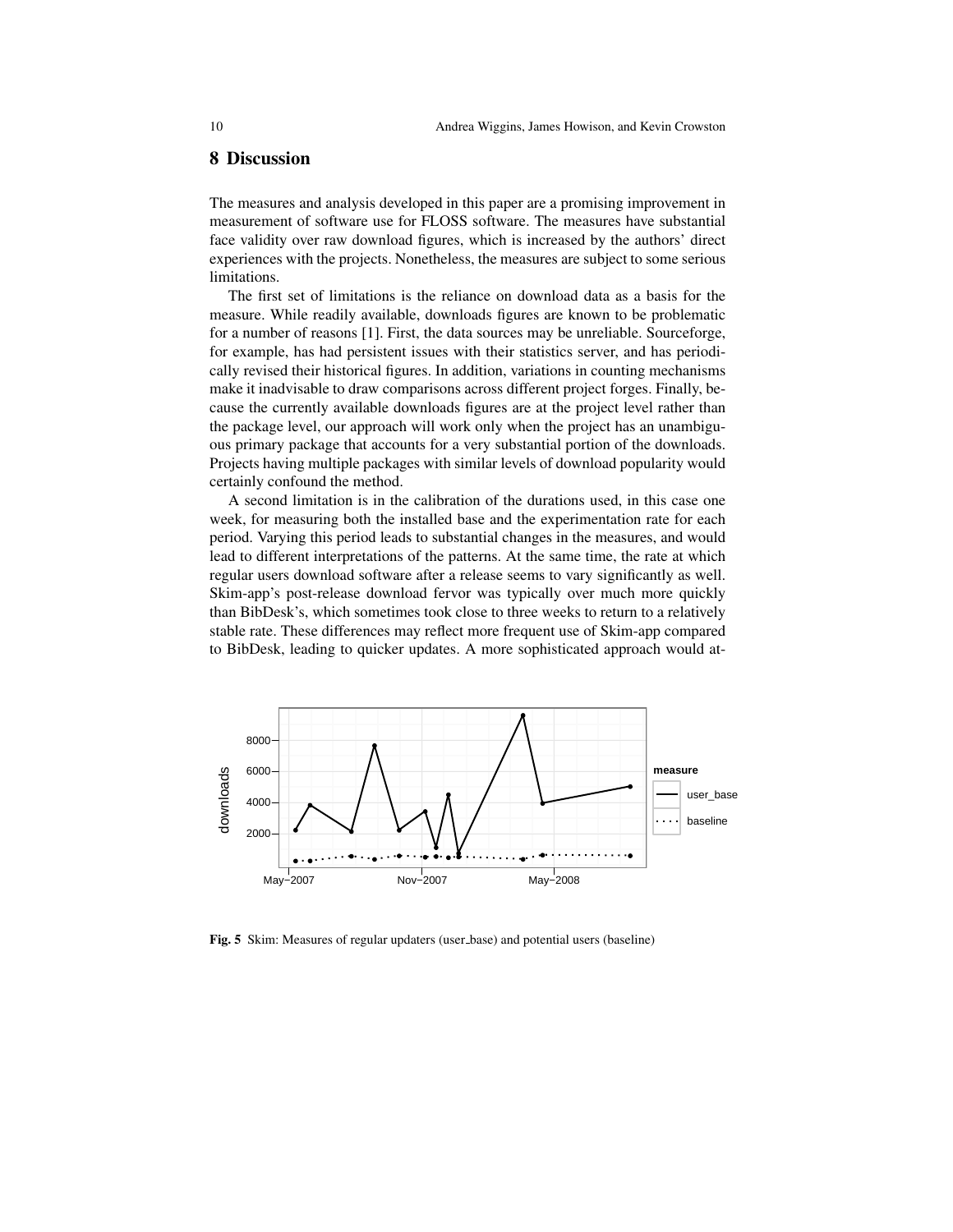tempt to model the download time series with parameters for weekly, release and update intensity effects.

There are also unresolved questions about the generalizability of this method. The conceptualization of the underlying processes relies on the assumption that users will move quickly to update their software. This seems likely true only for software that has everyday use, and where extension, rather than stability, is the emphasis of the project's community efforts. Projects which produce irregularly used software, such as conference organization systems, or software where stability is a strong concern, such as Ruby on Rails or Python, would not be expected to produce the same patterns. Similarly, server software might be upgraded much more deliberately than end user software. It is also important to note that one must be careful in comparing downloads between different types of software products, since their potential market sizes are very different. Web server software, such as the Apache HTTP Server, has a much larger audience than bibliographic software like BibDesk.

For these reasons, we do not recommend using this analysis approach without first inspecting the download and release time series for evidence of consistent release responses. Alternately, assuming that the software is expected to be regularly downloaded, a lack of this pattern could be taken as prima facie evidence that the project makes its software available in different ways. In this respect, the method would therefore provide a way to check the validity of using development forge download figures alone for estimating active user base for that project.

### 9 Conclusions and Future Work

In conclusion, this paper makes methodological contributions by developing new measures, and reports empirical results from evaluating the measures:

- We introduce and evaluate a new measure for estimating baseline user interest in FLOSS projects.
- We introduce and evaluate a new measure for estimating active user base for FLOSS projects.
- We apply these measures in time series analysis of two FLOSS projects, finding that the overall levels of both measures show good face validity. As a longitudinal time series, the baseline measure also shows good face validity, but the active user base measure displays surprising variance.

The measures developed in this paper can be used wherever a dependent variable of project popularity is called for, such as cases where popularity is incorporated with other metrics into an overall measure of project success. Future work could evaluate these findings against a more dynamically selected time range for these measures, as there may be room for improvement in the selection of time periods for the baseline download rate and the post-release period, as the time windows that we selected are somewhat arbitrary, based on an heuristic from evaluation of a small sample. A slightly more complex function might determine the length of